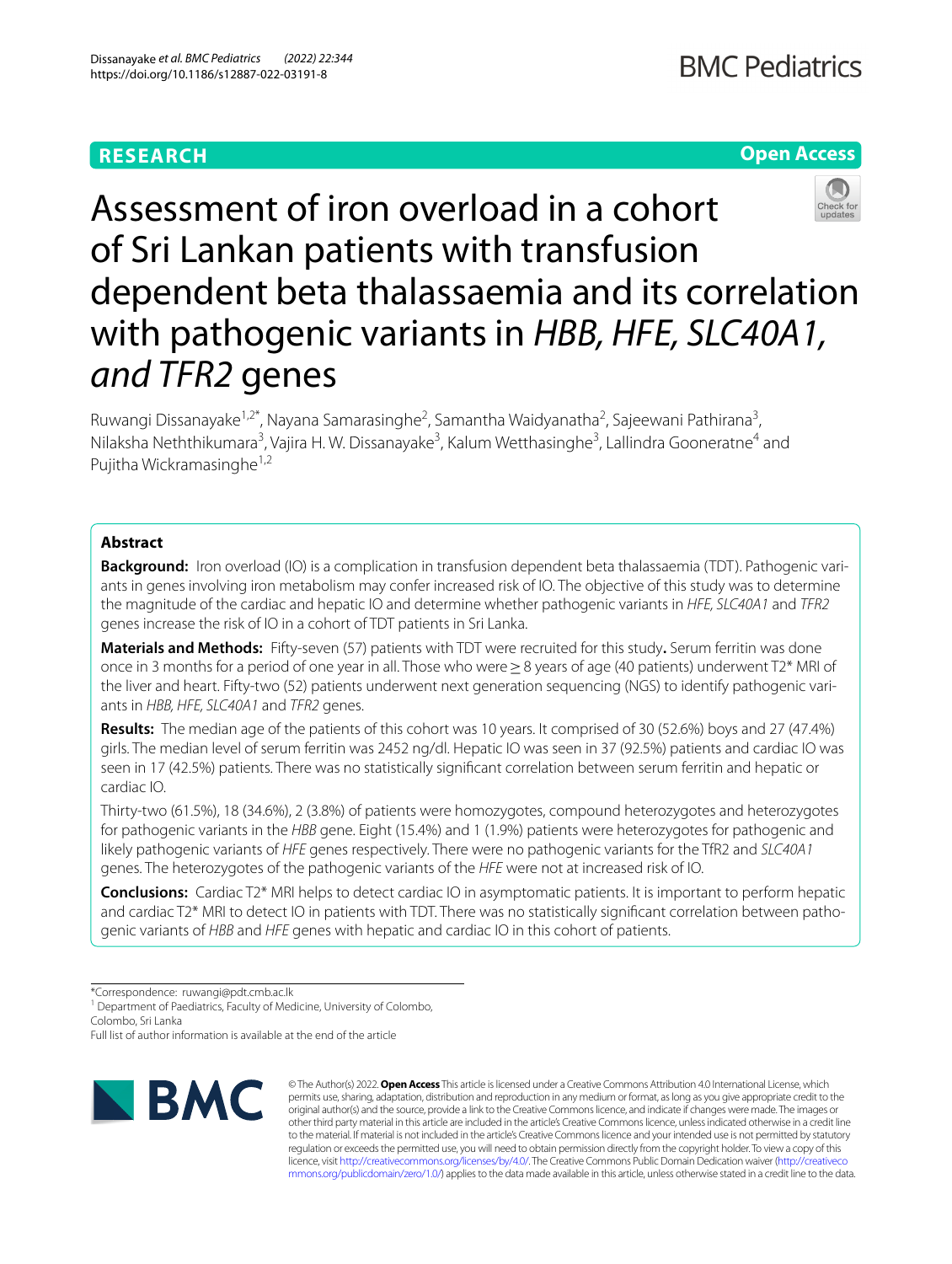**Keywords:** Transfusion dependent beta thalassaemia, T2\* MRI, Iron overload

# **Introduction**

Transfusion dependent β thalassaemia (TDT) is a single gene disorder characterised by a quantitative defciency of beta globin chains. Almost 300 pathogenic variants causing beta thalassaemia have now been described [[1\]](#page-6-0). Patients with TDT require regular blood transfusion to survive, and without adequate transfusion support, they would sufer several complications and a short life span [[2](#page-6-1)].

Regular blood transfusions as well as increased intestinal iron absorption contributes to IO in patients with TDT leading to morbidity and mortality. The human body lacks a physiological mechanism to remove excess iron resulting from blood transfusions. Each unit of packed red blood cells (RBC) contains 200–250 mg of elemental iron. The transfused RBCs are phagocytosed by the reticuloendothelial macrophages and the labile cellular iron is released into the plasma to bind transferrin. After transferrin is saturated, the non-transferrin bound iron is transported through calcium channels to the liver and heart.

Cardiac IO is an important cause of mortality in these patients. Hepatic IO results in liver fbrosis, cirrhosis and hepatitis [\[3](#page-6-2)].

Secondary genetic modifers modulate the complications of beta thalassaemia. Several genes that afect iron homeostasis have now been characterized and they include *HFE*, transferrin receptor 2 (*TfR2*), and ferroportin (*SLC40A1*) genes. Pathogenic variants in genes responsible for iron homeostasis can aggravate the complications of IO and accelerate the development of organ specific haemosiderosis in patients with TDT  $[4]$  $[4]$ . The haemochromatosis gene *HFE* encodes the major histocompatibility complex (MHC) class-1like protein HFE that binds beta-2 microglobulin. HFE infuences iron absorption by modulating the expression of hepcidin, the main controller of iron metabolism [\[5](#page-6-4)]. *TfR2* is postulated to be part of a signaling system that modulates hepcidin expression. The molecular details of *TfR2s* role in this system is unclear. *TfR2* is predicted to bind the iron carrier transferrin when the iron saturation of transferrin is high [\[6\]](#page-6-5). *SLC40A1* gene encodes a main iron export protein-ferroportin 1 [\[7](#page-6-6)]. Pathogenic variants of *SLC40A1* cause physicochemical changes in this protein and cause iron overload by an intracellular retention mechanism [\[8](#page-6-7)].

Mutations leading to ferroportin that is either not present at the cell surface or has defective iron export activity are associated with iron deposition in kupfer cells and low transferrin saturation. Mutated ferroportin that cannot be internalized after hepcidin binding gain of function are associated with iron deposition in hepatocytes and elevated transferrin saturation  $[9 \ 10]$  $[9 \ 10]$  $[9 \ 10]$  $[9 \ 10]$ . Pathogenic variants in the *HFE,TFR2 and SLC40A1* genes are seen in hereditary haemochromatosis (HH). IO in TDT is also seen with these pathogenic variants.

*HFE* C282Y and H63D pathogenic variants are common causes of IO in diferent populations [[4\]](#page-6-3). In a cohort of Iranian patients with beta thalassaemia major it was shown that the *HFE* H63D pathogenic variant was a signifcant determinant of elevated serum ferritin [\[4](#page-6-3)]. Abnormal Ferroportin has been identifed to cause HH. Pathogenic variants in the Ferroportin gene (*SLC40A1*) results in Haemochromatosis type 4. Co inheritance of pathogenic variants in the *HBB* gene with pathogenic variants in the *SLC40A1* gene may aggravate the IO and require more aggressive therapy [[11](#page-6-10)]. Pathogenic variants in the *TfR2* gene are seen in Haemochromatosis type 3 [[12\]](#page-6-11).

IO is monitored by regular serum ferritin levels. Though testing for ferritin level is widely available it has the disadvantage of being an acute phase reactant. Liver biopsy with estimation of liver iron content is the gold standard for monitoring hepatic IO, however it has the disadvantage of being invasive. The  $T2^*$  MRI is now recommended for measuring hepatic and cardiac IO. It does not expose the patient to radiation, contrast or sedation.

Our centre at the Lady Ridgeway Hospital for Children in Colombo, Sri Lanka was the frst centre to provide T2\* MRI to assess hepatic and cardiac iron status for patients with TDT in Sri Lanka. The cohort of patients described in this study is the frst set of patients who underwent this assessment in Sri Lanka. The objective of this study was to determine the magnitude of the cardiac and hepatic IO and determine whether pathogenic variants in *HFE, SLC40A1* and *TFR2* genes increase the risk of IO in this cohort of TDT patients.

# **Material and methods Study Population**

The study population consisted of fifty-seven  $(57)$ patients with TDT. Patients with **β t**halassaemia based on HPLC and/or genetic testing on regular transfusions (3–4 weekly) as decided by a consultant paediatrician were recruited from the paediatric wards of the Lady Ridgeway Hospital for Children, Colombo, Sri Lanka after obtaining informed written consent from their parents or guardians according to a protocol approved by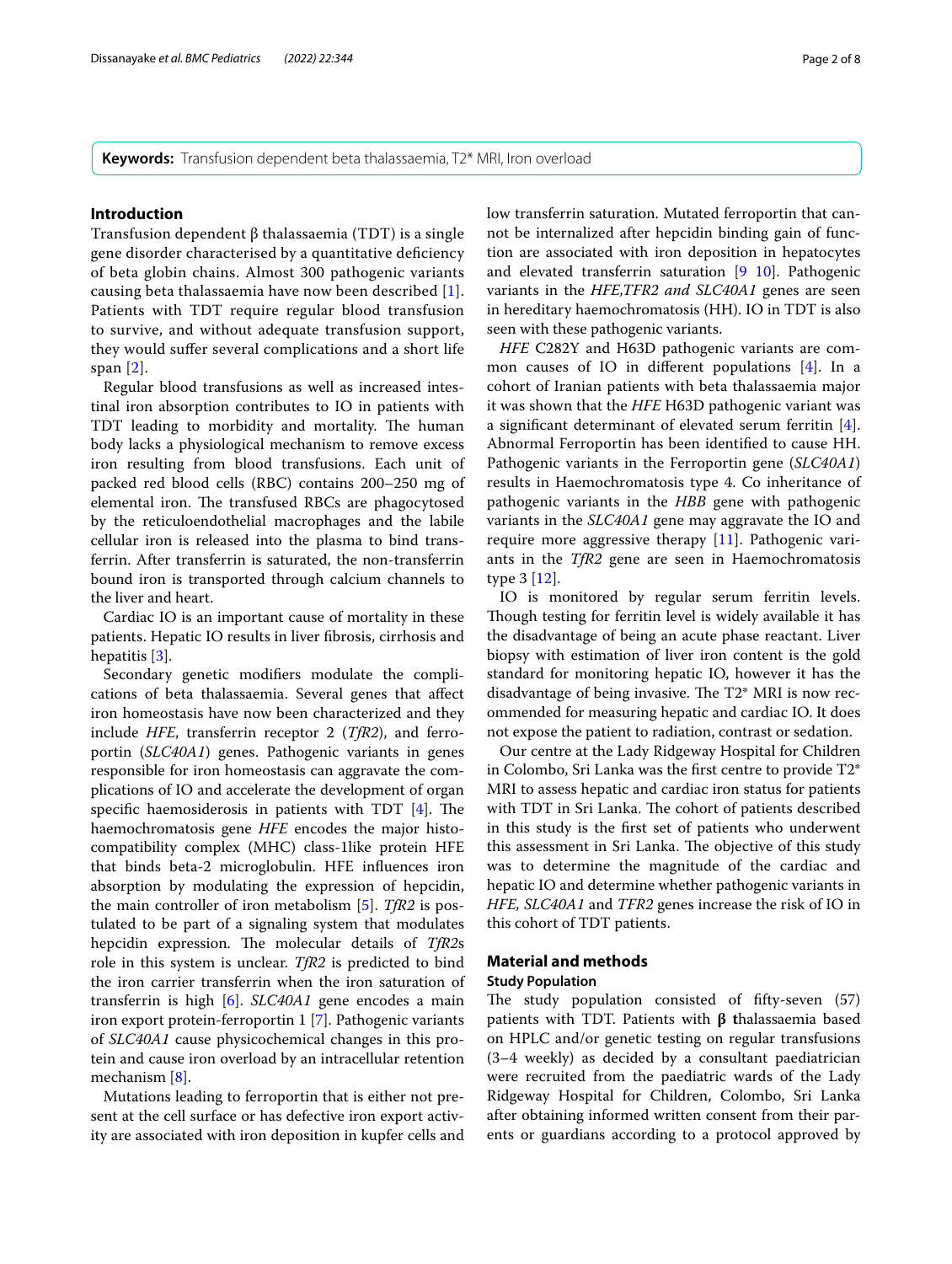the Ethics Review Committee of the Faculty of Medicine, University of Colombo. The patients were recruited when admitted for blood transfusion. The study period was one year. At the time of recruitment the patients were examined for evidence of hepatomegaly, splenomegaly and cardiomegaly. Fifty patients (87.7%) were on regular (3–4 weekly) blood transfusions for  $\geq$  2 years at the time of recruitment for the study and seven (12.3%) patients were on regular blood transfusions for less than 1 year at the time of recruitment.

In addition to the regular blood transfusions the patients were on iron chelation which was started once the serum ferritin was  $>1000$  ng/ml [\[13](#page-6-12)]. Eighteen (31.6%) patients were only on Deferasirox (DFX) given orally. Three (5.3%) were only on Desferioxamine (DFO) given subcutaneous (SC). Sixteen (28.1%) were on DFX and DFO given SC. Nine (15.8%) were on DFX and DFO given intravenously (IV). Eleven (19.3%) were on DFX and DFO given SC and IV. The preferred chelator was Deferasirox as it can be given orally and is given only once a day. However those with a serum ferritin of>2000 ng/ml received combined Deferasirox and Desferioxamine given subcutaneously. Those with cardiac iron overload were ofered Deferasirox, Desferioxamine given subcutaneously and intravenously.

#### **Investigations**

Their pre-transfusion haemoglobin (Hb) was recorded prior to each transfusion over a period of one year. The post transfusion Hb and serum ferritin was recorded once in 3 months during the same period.

Forty (40) patients  $\geq 8$  years of age underwent T2\* MRI to look for evidence of hepatic and cardiac IO at the department of radiology of the hospital.

#### **Genotyping**

Peripheral venous blood of the patients was collected into the Ethylenediamine tetraacetic acid (EDTA) tubes at the time of inserting cannula for blood transfusion. DNA was extracted from the white blood cells from the samples by using the QIAamp DNA Mini Kit according to the manufacturer's protocol. A custom made targeted resequencing panel for haematological disorders, designed in-house and manufactured by Illumina, was used to enrich the extracted DNA. Susceptible genes and gene targets were identifed by examining already published scientific literature. The enriched libraries were sequenced on an Illumina® MiSeq Next generation sequencer.

## **Bioinformatics analysis**

High quality paired end FASTQ fles obtained from the Miseq platform were aligned to the reference human genome GRCh37 primary assembly by Burrows Wheel Aligner (BWA) using the BWA-MEM algorithm with default parameters. Indexing was performed by sequence alignment map (SAM) tools and deduping of reads were performed using the Genome Analysis Tool Kit (GATK) followed by realigning of the deduped binary alignment map (BAM) fle.

Annotation of the resulted variant call format (VCF) fle was done using SNP-ef with clinical databases; Clin-Var, OMIM and population frequency databases; 1000 Genomes, HapMap and Exome aggregation Consortium (ExAC). In silico tools such as MutationTaster, SIFT, PolyPhen2, and Provean were used for functional prediction. GeneSplicer was used for splice site detection.

Secondary analysis was performed using an in-house bioinformatics pipeline at the Human Genetics Unit, specifcally developed and validated for NGS single nucleotide variant analysis. Variant position along with the other details such as clinical signifcance, population frequency and insilico prediction was obtained as a text fle in tab separated format (tsv) as the fnal output of the pipeline. The genetic variants obtained from the annotation were further scrutinized manually, considering their availability in public databases, their conservation, and their functional impact on the protein to identify the disease-causing variants.

Secondary variant analysis was specifcally performed to identify clinically signifcant variants in the *HBB, HFE, TFR2, SLC40A1* (*Ferroportin*) genes. A locus specifc database named, HbVar, was used to correlate the genotype and phenotype data for human Hemoglobin Variants and Thalassemia Mutations.

# **MRI**

A Siemens 1.5 T MRI scanner was used with an echo time  $(TE)$  of 1.3 ms and a response time of 200 ms. The slice thickness used in the MRI T2\* was 10 mm with matrix size  $2.7 \times 10$  mm. Fat suppression was not used. Multiple TEs were obtained in single breath hold for both liver iron concentration (LIC) and myocardial iron concentration (MIC). Decay curves were generated by a universal exponential decay formula. LIC calculation was based on Hankins et al. 2009 and MRI T2\* was converted to reciprocal R2\* by the mathematical formula R2\*  $(Hz) = 1000/T2$  (ms), and truncation model was applied [[14\]](#page-6-13). T2<sup>\*</sup> axial images were obtained for LIC. Mid ventricular short axis view was taken for MIC with electrocardiogramme gating. MIC calculation was based on Carpenter JP et al. 2011 [[15](#page-6-14)]. Multiple TEs were taken from the inter ventricular septum. All the studies were done by one MRI technician without general anaesthesia or any mode of sedation. Free breathing technique was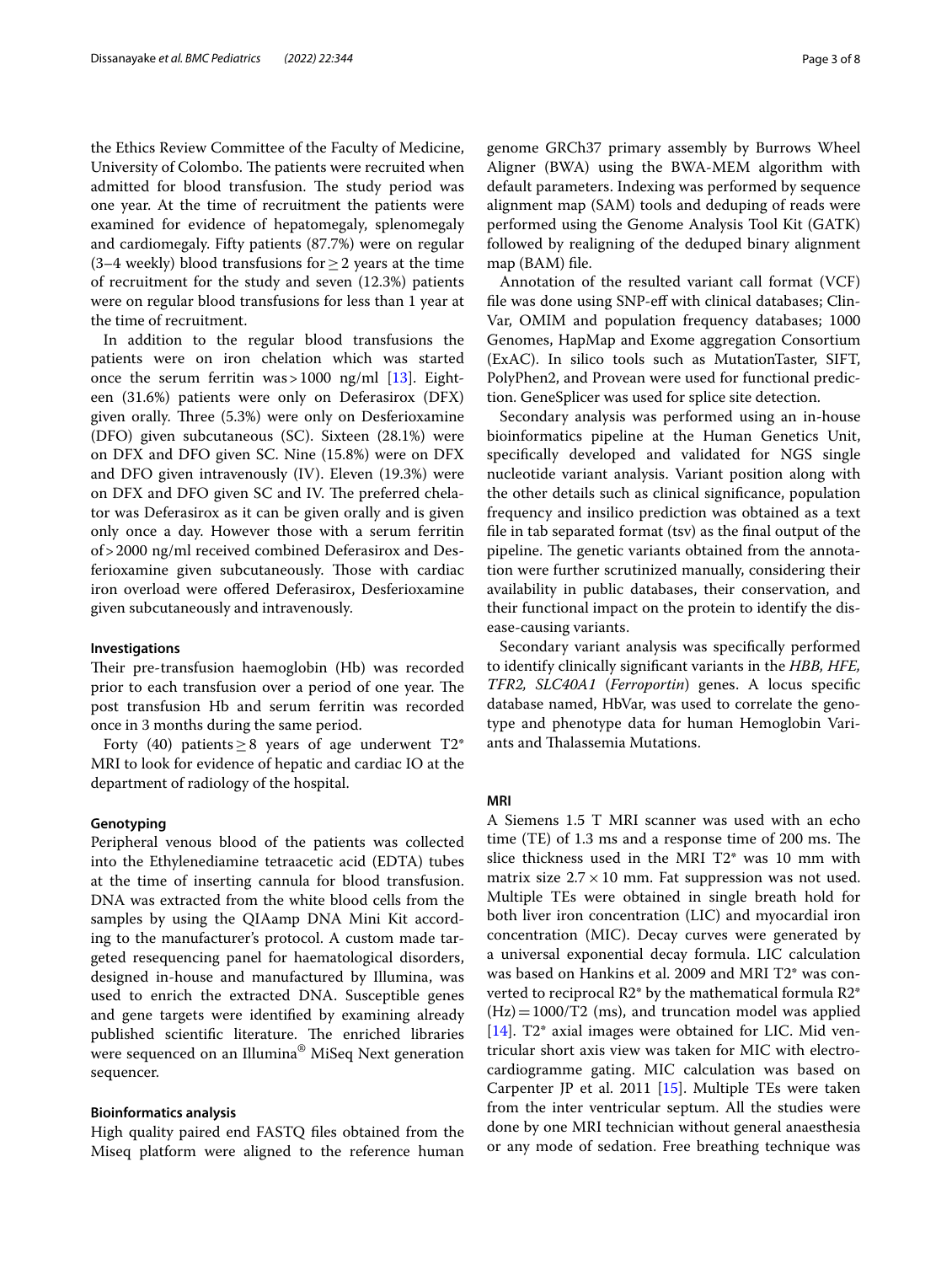used in some patients who couldn't cooperate adequately with breath holding.

The range of hepatic and cardiac iron overload is as given.

| Hepatic                              |                            |                    |
|--------------------------------------|----------------------------|--------------------|
| Normal - $T2*$ > 11 4ms              | $R2* < 88Hz$               | $LIC < 2.0$ mg/g   |
| Mild IO - T <sub>2</sub> *3.8-11.4ms | R <sub>2</sub> *88-263Hz   | $LIC$ 2-7 $mq/q$   |
| Moderate IO - T2*1.8-3.8ms           | R <sub>2</sub> *263-555Hz  | $LIC$ 7-15 $mq/q$  |
| Severe $IO$ - $T2* < 3.8ms$          | $R2* > 555Hz$              | LIC > 15mg/g       |
| Cardiac                              |                            |                    |
| Normal - $T2*$ >20ms                 | $R2* < 50Hz$               | MIC<1.16mg/g       |
| Mild IO - $T2*15-20ms$               | R2*50-66.5Hz               | MIC 1.16-1.65mg/g  |
| Moderate IO-T2*10-15ms               | R <sub>2</sub> *66.6-100Hz | MIC 1.65-2.71 mg/g |
| Severe $IO$ - $T2* < 10ms$           | R2*>100Hz                  | MIC>2.71mg/g.      |

# **Results**

There were 57 patients.

The median age of this cohort was 10 years. There were 30 (52.6%) males and 27 (47.4%) females. Hepatomegaly was seen in twenty-seven (47.3%) and splenomegaly in sixteen (28%) of patients. Seven (12.3%) had undergone splenectomy. None of the patients had cardiomegaly.

The median pre transfusion Hb was 9.0  $g/dl$  and the median post transfusion Hb was  $13.3$  g/dl. The median of the total volume of blood transfusion per year was  $255$  ml/kg. They had a median serum ferritin of 2452 ng/ dl. The median age of the 40 patients who underwent hepatic and cardiac  $T2^*$  MRI was 11.6 years. There were 24 (60%) males and 16 (40%) females.

The demographics and investigation findings of the patients according to hepatic and cardiac IO status is in Table [1](#page-3-0).

Correlation of hepatic and cardiac MRI with age and serum ferritin is shown in Table [2](#page-4-0). Pearson correlation

coefficient test revealed no statistically significant correlation between cardiac T2\* or MIC with age and serum ferritin. Similarly there was no statistically signifcant correlation between hepatic T2\* or LIC with age and serum ferritin.

There was a positive correlation between cardiac  $T2^*$ and hepatic T2<sup>\*</sup> and between MIC and LIC ( $p=0.331$ ,  $r=0.158$ ). Both were not statistically significant.

Out of the 52 patients who underwent next generation sequencing, the pathogenic variants in the *HBB* gene (Nomenclature with respect to NM\_000518.5) were, c.92+5G>C (IVS1-5G>C),<br>c.92+1G>A(IVS1-1G>A), c.315+1G>A(IVS2-1G>A), c.315+1G>A(IVS2-1G>A), NM\_000518.4(HBB):c.92G>C (p.Arg31Thr), c.47G>A (p.Trp16Ter), c.93-1G>C (IVS I-130G>C),c.51del, c.2T>C ,c.91A>C, c.126del, c126\_129delCTTT, and c.46delT. Thirty two (61.5%) were homozygotes, eighteen (34.6%) were compound heterozygotes and two (3.9%) were heterozygotes with unusual severity.

The pathogenic and likely pathogenic variants found in the *HFE* gene were respectively, NM\_000410(*HFE*):c.187C>G (H63D) and c.262A>T. Eight  $(15.4%)$  were heterozygote for the c.187C > G variant and one  $(1.9\%)$  was heterozygote for the c.262A > T variant. C.262A>T was a novel variant, which has not been mentioned in population frequency databases or scientifc literature before. It was classifed as a likely pathogenic variant. The NM  $000410.3$ (HFE):c.845G > A  $(p.Cys282Tyr)$  variant was not seen in this cohort. There were no pathogenic variants in the *TfR2* and *SLC40A1* gene in this cohort.

Out of the thirty-two (32) patients who were homozygous for the *HBB* pathogenic variants, 25 underwent cardiac and hepatic MRI. The results of these are given in Table  $3.$  $3.$  Twelve  $(12)$  patients who were compound heterozygous for the *HBB* gene underwent hepatic and

<span id="page-3-0"></span>**Table 1** Characteristics of children with TDT according to hepatic and cardiac IO on T2\*MRI

|                                           | Hepatic T <sub>2</sub> * MRI |               |             | Cardiac T <sub>2</sub> * MRI |               |              |             |            |
|-------------------------------------------|------------------------------|---------------|-------------|------------------------------|---------------|--------------|-------------|------------|
|                                           | Normal                       | Mild IO       | Moderate IO | Severe IO                    | <b>Normal</b> | Mild IO      | Moderate IO | Severe IO  |
| Number<br>(% )                            | 3<br>(7.5%)                  | 27<br>(67.5%) | 10<br>(25%) | $\overline{\phantom{a}}$     | 23<br>(57.5%) | 7<br>(17.5%) | 6<br>(15%)  | 4<br>(10%) |
| Median<br>Age (years)                     | 8.6                          | 12.75         | 11.5        | ۰                            | 10.5          | 12.75        | 14.6        | 13.6       |
| Median<br>ferritin<br>(nq/ml)             | 925                          | 3411          | 3427        | $\sim$                       | 2389          | 5366         | 3168        | 4839       |
| Median Pre<br>Transfusion<br>Hb (g/dl)    | 8.7                          | 9.0           | 9.4         | $\sim$                       | 9.0           | 8.9          | 9.2         | 8.8        |
| Median Post<br>transfusion<br>$Hb$ (g/dl) | 13.1                         | 13.0          | 14.1        | $\sim$                       | 13.4          | 13.6         | 12.7        | 12         |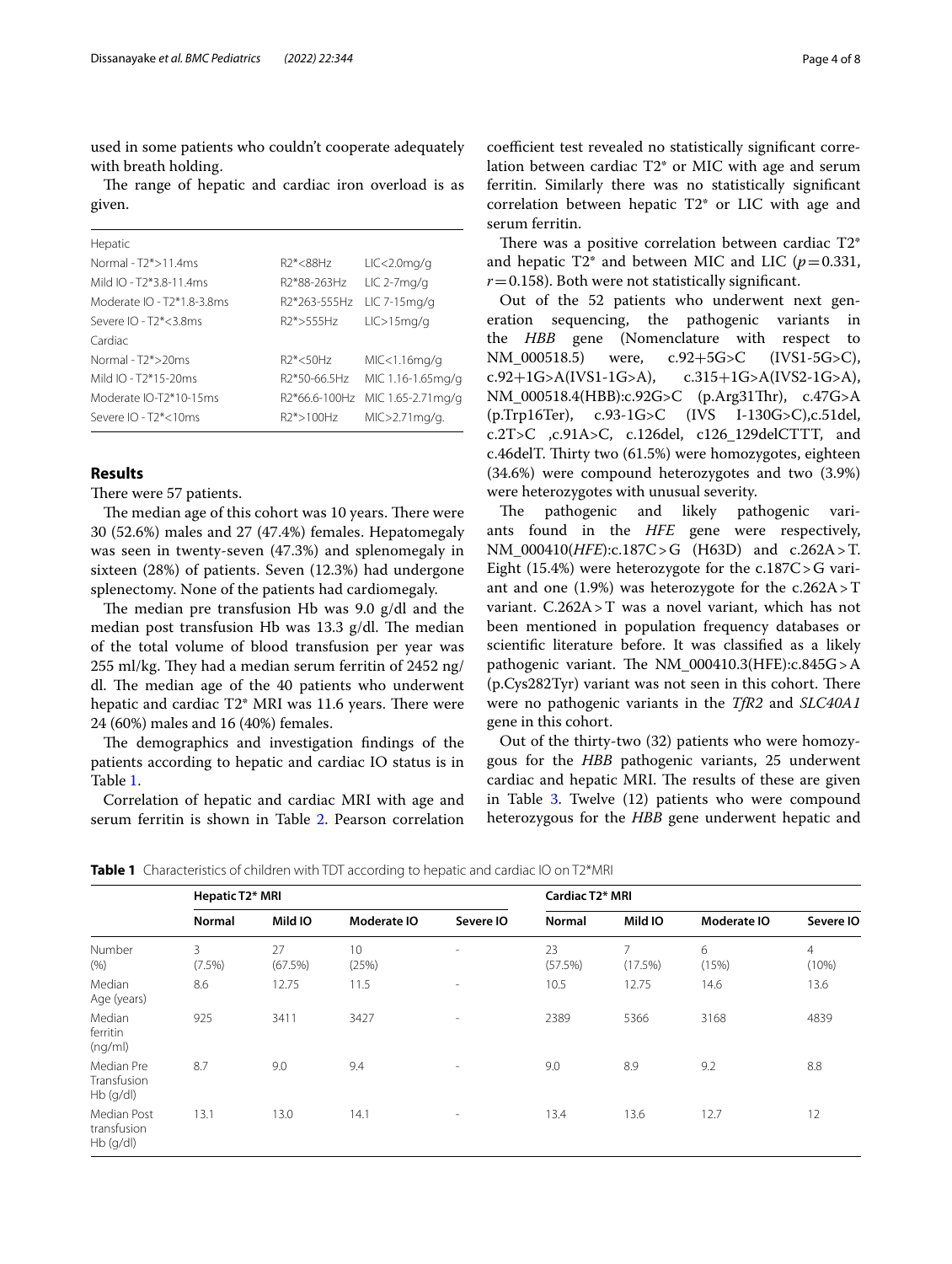<span id="page-4-0"></span>**Table 2** Correlation of hepatic and cardiac MRI with age and serum ferritin

|          | Cardiac T <sub>2</sub> * | MIC          | Hepatic T2*  | LIC.        |
|----------|--------------------------|--------------|--------------|-------------|
| Age      | $r = -0.078$             | $r = 0.215$  | $r = -0.190$ | $r = 0.054$ |
|          | $p = 0.634$              | $p = 0.183$  | $p = 0.241$  | $p = 0.739$ |
| Ferritin | $r = -0.289$             | $r = -0.225$ | $r = -191$   | $r = 0.012$ |
|          | $p = 0.071$              | $p = 0.163$  | $p = 0.237$  | $p = 0.943$ |

cardiac MRI. There was no statistically significant difference between the means of serum ferritin, cardiac T2\*, MIC, hepatic T2\* and LIC between these 2 groups on independent sample t test.

Forty-three (43) patients who had no pathogenic variants in the *HFE* gene had a mean serum ferritin of 3659  $(\pm 2832)$  ng/ml. The eight (8) patients who were heterozygous for the H63D pathogenic variant in the *HFE*

<span id="page-4-1"></span>**Table 3** IO with pathogenic variants in *HBB*, *HFE*, *TFR2*, and *SLC40A1* (*Ferroportin*) genes

| Gene          |                                   | HBB            | <b>HFE</b><br>(H63D) | <b>SLC40A1</b> | TFR <sub>2</sub> |
|---------------|-----------------------------------|----------------|----------------------|----------------|------------------|
| Homozygotes   | Number                            | 32             | $\Omega$             | 0              | $\mathbf 0$      |
|               | Median serum ferritin<br>(nq/ml)  | 2546           |                      |                |                  |
|               | Median Hepatic T2*<br>(ms)        | 4.1            |                      |                |                  |
|               | Median LIC<br>(mg/g)              | 6.45           |                      |                |                  |
|               | Median Cardiac T2*<br>(ms)        | 20.6           |                      |                |                  |
|               | Median MIC<br>(mg/g)              | 1.12           |                      |                |                  |
| Compound      | Number                            | 18             | 0                    | 0              | $\Omega$         |
| Heterozygotes | Meadian serum ferritin<br>(ng/ml) | 2490           |                      |                |                  |
|               | Median Hepatic T2*<br>(ms)        | 4.8            |                      |                |                  |
|               | Median LIC<br>(mg/g)              | 5.4            |                      |                |                  |
|               | Median Cardiac T2*<br>(ms)        | 27.15          | ä,                   |                |                  |
|               | Median MIC<br>(mg/g)              | 0.82           |                      |                |                  |
| Heterozygotes | Number                            | $\mathfrak{D}$ | 8                    | 0              | $\Omega$         |
|               | Median serum ferritin<br>(ng/ml)  |                | 1791.5               |                |                  |
|               | Median Hepatic T2*<br>(ms)        |                | 4.6                  |                |                  |
|               | Median LIC<br>(mg/g)              |                | 5.72                 |                |                  |
|               | Cardiac T <sub>2</sub> *<br>(ms)  |                | 14.8                 |                |                  |
|               | Median MIC<br>(mg/g)              |                | 1.76                 |                |                  |

gene had a mean serum ferritin of 2574 ( $\pm$ 2183) ng/ml. Independent samples t test showed no statistically signifcant diference between the mean serum ferritin of these 2 groups. Four patients, who were heterozygotes for the H63D pathogenic variant of the *HFE* gene and 33 patients who had no pathogenic variants for the *HFE* gene underwent cardiac and hepatic MRI T2<sup>\*</sup>. The mean cardiac T2\* and MIC in the patients with the pathogenic variants of the *HFE* were 19.7 ( $\pm$ 14.7) and 1.86 ( $\pm$ 1.25). In the group with no pathogenic variants of the *HFE* gene had a mean cardiac T2\* of 24.25  $(\pm 11.14)$  and mean MIC of 1.38 ( $\pm$ 1.17). Independent samples t test showed no statistically signifcant diference of the mean cardiac  $T2^*$  or MIC between these 2 groups. The mean hepatic T2\* was 4.76  $(\pm 1.64)$  in the *HFE* heterozygote group and 5.77 ( $\pm$ 4.0) in the group with no pathogenic variants in the *HFE* gene with no statistically signifcant diference on independent sample t test. The mean LIC was 5.99  $(\pm 2.24)$  in the *HFE* heterozygotes and 5.97  $(\pm 3.06)$  in those with no pathogenic variants of the *HFE* gene. There was no statistically signifcant diference between the mean LIC of these 2 groups.

# **Discussion**

This cohort of TDT patients was followed up according to the Thalassaemia International Federation (TIF) guideline [\[7\]](#page-6-6). Accordingly the MRI T2\* of the liver and heart was done in those  $\geq$  8 years of age. Cardiac IO was seen as early as the first decade of life. The youngest being 8.6 years of age. Hepatic IO was also seen in the frst decade of life. The youngest was 8.7 years.

In a study done in Italy, patients as young as 6 years of age showed evidence of cardiac IO on MRI [\[16](#page-6-15)]. However, John C Wood et al.in their study among 77 patients with thalassaemia major from Italy and Los Angeles found that there was no cardiac IO in patients less than 9.5 years of age [\[17](#page-6-16)]. Berdoukas et al.in a study done in Los Angeles, described hepatic IO in patients with thalassaemia major less than 3.5 years of age. In the same study 10% of patients had cardiac IO during the frst 10 years of life [[18](#page-6-17)].

In our study hepatic IO was commoner than cardiac IO with 92.5% of patients having hepatic IO and 42.5% having cardiac IO. Similar results were shown in studies done in other regions of the world. In a study done in Thailand to assess IO in patients with thalassaemia major, 87.1% had hepatic IO and 18.6% had cardiac IO [[19\]](#page-6-18). Among Egyptian patients with TDT, 75% had IO in the liver and 8.7% had evidence of IO in the heart [[20\]](#page-6-19). A study done in Iran showed hepatic IO in 41.6% and cardiac IO in 38.3% of TDT patients [[4\]](#page-6-3).

There was no statistically significant correlation between cardiac MRI T2\* and MIC nor serum ferritin.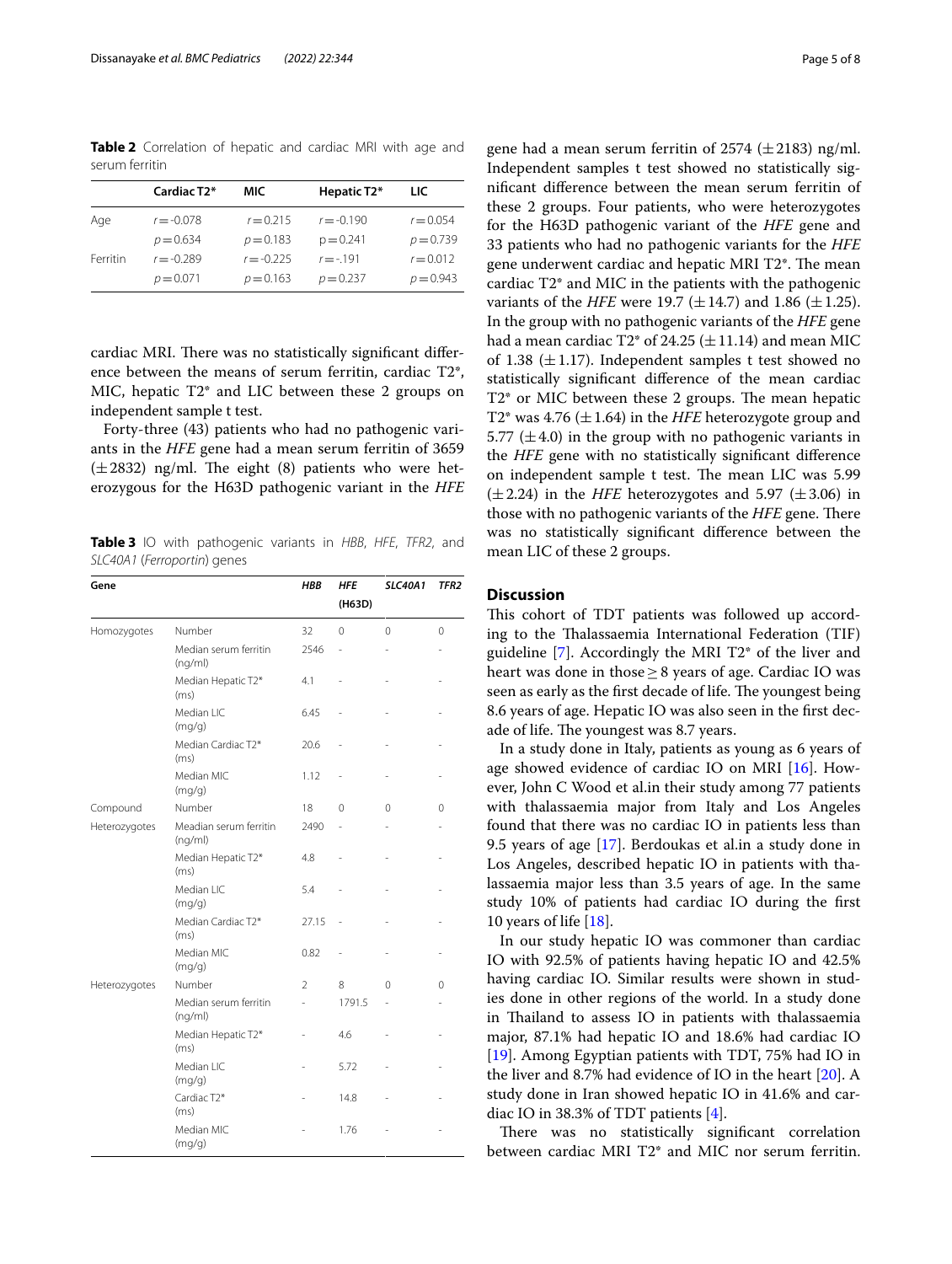The correlation between hepatic MRI  $T2^*$ , LIC and serum ferritin was not statistically significant. There was no statistically signifcant correlation between hepatic IO and cardiac IO. In a study done in Thailand there was no signifcant correlation between cardiac T2\* and serum ferritin. In this study there was a negative correlation between liver iron concentration and serum ferritin [[19\]](#page-6-18). Kiran Suthar et al. in their study done on a cohort of Indian children with TDT concluded that serum ferritin was a poor indicator of predicting IO in the liver and heart [\[21](#page-6-20)]. Several other studies have shown dissimilar correlation strengths ranging from no correlation to low correlation between serum ferritin and cardiac iron content [\[22](#page-6-21)]. Therefore serum ferritin is a poor indicator of cardiac or hepatic IO and it is important to perform MRI for detection of hepatic and cardiac IO.

It is important to perform T2\* MRI in patients with TDT to detect cardiac IO prior to becoming symptomatic. Once cardiac dysfunction is detected by echocardiogramme survival is reduced in these patients suggesting a late stage of detection of disease by this assessment [[23\]](#page-6-22). Alessia Pepe et al.in their study done to look at cardiac complications in patients with TDT in Italy concluded that pre- clinical iron deposition is best assessed by cardiac T2\* MRI and serum ferritin and liver iron concentration are not good predictors of cardiac complications [\[24](#page-6-23)].

The three most common pathogenic variants of the *HFE* gene causing IO are p.C282Y (exon 4; c.845G $\rightarrow$ A; rs1800562); p.H63D (exon 2; c.187C $\rightarrow$ G; rs1799945); and p.S65C (exon 2; c.193A  $\rightarrow$  T; rs1800730) [[5\]](#page-6-4). Amit Kumar Tiwari et al. in their study among 50 patients with TDT in India detected only the H63D pathogenic variant among 8 patients. The C282Y and S65C pathogenic variants were not seen [\[25](#page-6-24)]. Similarly there were no patients with C282Y pathogenic variants in the study conducted in India by Agarwal et al. among patients with thalassaemia syndrome. Sixteen percent of patients with thalassaemia syndrome had H63D pathogenic variant in this study (3 homozygotes and 43 heterozygotes)  $[26]$ . The C282Y pathogenic variant is relatively rare in the Indian subcontinent as compared to the rest of the world where it is relatively more common. Agarawal et al. described an increase in serum ferritin in the thalassaemia syndrome patients who had the H63D pathogenic variant [[26\]](#page-6-25).

Aysen Turedi et al. in their study among 33 patients with beta thalassaemia major found only H63D pathogenic variant among 6 patients (5 heterozygotes and 1 homozygote) [\[27](#page-7-0)]. Similarly, in our study 15.4% had H63D pathogenic variant and the C282Y and S65C pathogenic variants were not seen.

Previous studies have shown higher serum ferritin in TDT patients with these pathogenic variants of *HFE*. However, they were unable to show a statistically signifcant increase in IO on hepatic and cardiac T2\* MRI. In a study done in Iran among 60 patients with TDT C282Y pathogenic variant was not seen. The H63D pathogenic variant was detected among 20% of the study population. There was a significant increase in serum ferritin among these carriers but no increase in cardiac or hepatic haemosiderosis on T2\* MRI [\[4](#page-6-3)]. Azza Aboul Enein et al. in their study among 50 Egyptians patients with TDT described 10% H63D heterozygotes. The C282Y and S65C pathogenic variants were not seen. There were higher levels of serum ferritin among the H63D carriers [[28\]](#page-7-1).

Romina Rahmani et al. described a signifcant rise in serum ferritin among TDT patients H63D and C282Y pathogenic variants [\[29](#page-7-2)]. Zekavat OR et al. described a signifcant rise in serum ferritin without an increase in hepatic and cardiac IO in a study among TDT patients with H63D pathogenic variant. In their study among 253 patients with TDT 35.9% had H63D pathogenic variant. The C282Y pathogenic variant was present only in one patient [[30\]](#page-7-3).

Diferent types of pathogenic variants in ferroportin were described causing type 4 haemochromatosis. Montosi et al. determined linkage of autosomal dominant haemochromatosis to 2q32 and demonstrated a missense mutation in the ferroportin gene (*SLC40A1*): GCC to GAC change resulting an A77D substituition [[31\]](#page-7-4).

Inactivating mutations in TfR2 cause Haemochromatosis type 3 [[6](#page-6-5)]. In Central southern Italy pathogenic variants of *TFR2* including novel variants were described in patients with HH. In our cohort there were no pathogenic variants of *TFR2* [\[32](#page-7-5)].

# **Conclusions**

Hepatic and cardiac IO was seen in this cohort of TDT patients. The onset was as early as the first decade of life. The cardiac  $T2^*$  MRI helps to detect IO in asymptomatic patients and will help optimise iron chelation and prevent mortality. Therefore it is important to perform  $T2^*$  MRI to look for evidence of IO in asymptomatic patients. The small sample size was a limitation in this study. Therefore studies involving a larger number of patients need to be done to establish a correlation with IO and pathogenic variants in *HFE*, *SLC40A1* and *TFR2* genes.

#### **Abbreviations**

IO: Iron overload; TDT: Transfusion dependent beta thalassaemia; NGS: Next generation sequencing; RBC: Red blood cells; MHC: Major histocompatibility complex; HH: Hereditary haemochromatosis; DFX: Deferasirox; DFO: Desferioxamine; SC: Subcutaneous; IV: Intravenously; Hb: Haemoglobin; EDTA: Ethylenediamine tetraacetic acid; BWA: Burrows Wheel Aligner; SAM: Sequence alignment map; GATK: Genome Analysis Tool Kit; VCF: Variant call format; ExAC: Exome aggregation Consortium; TSV: Tab separated format; TE: Echo time; LIC: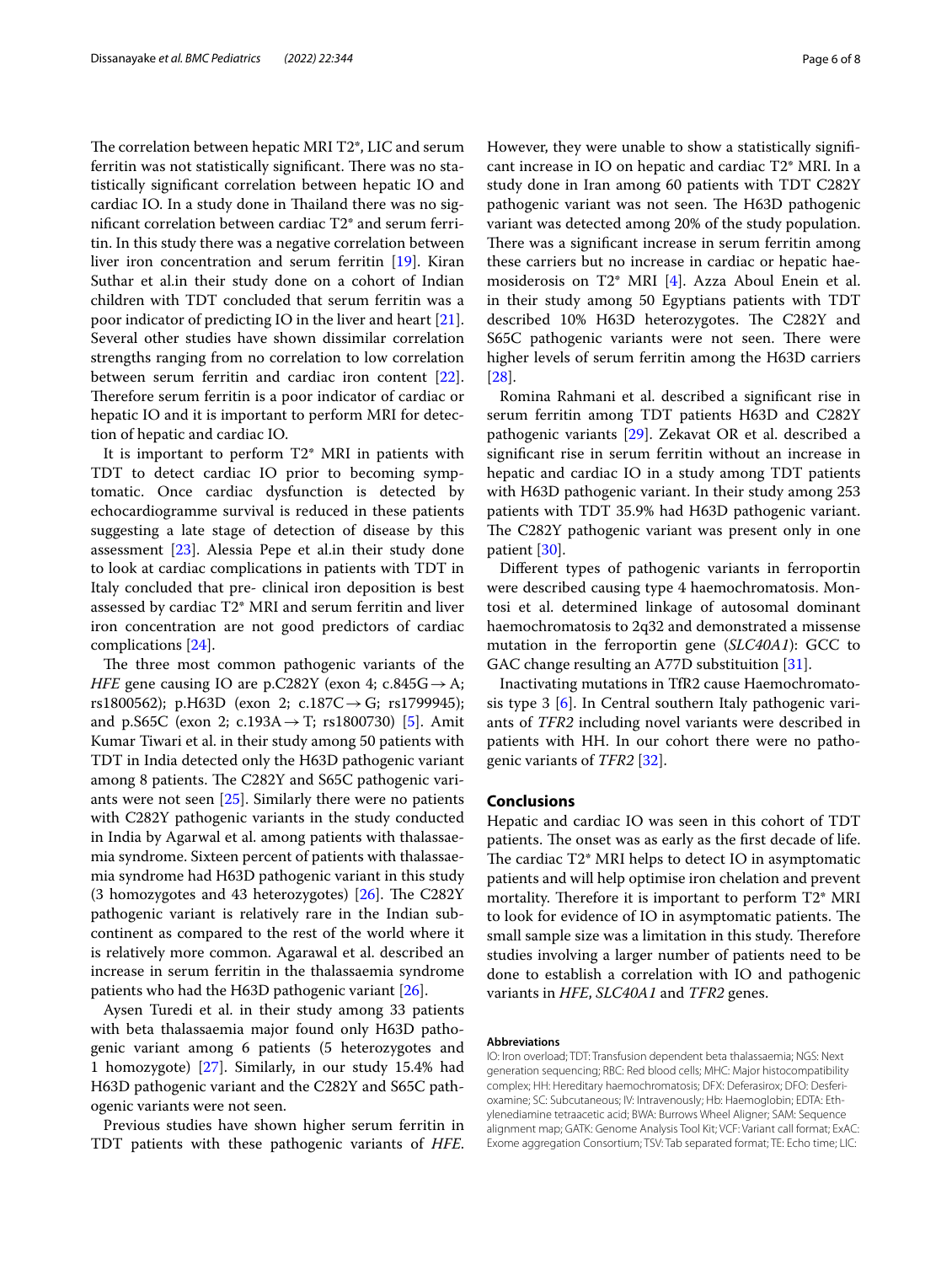Liver iron concentration; MIC: Myocardial iron concentration; TIF: Thalassaemia International Federation.

## **Acknowledgements**

The authors would like to acknowledge the contribution of all the clinicians who provided care for these patients and the MRI technicians who conducted the MRIs. Authors also acknowledge the University grants commission of Sri Lanka for the funding provided for the study.

#### **Authors' contributions**

Dr RD- Designing the study, literature search, data collection, data analysis, data interpretation, writing the article. Dr RANKKS-Designing the study, analysis and interpretation of MRI data, writing the article, reviewing the article. Dr SW- Designing the study, reviewing the article. Ms BAPSP-Analysis and interpretation of genetic data, writing the article, reviewing the article. Mr NFN- Designing the study, data analysis and interpretation, writing the article, reviewing the article. Prof VHWD- Designing the study, data analysis and interpretation, writing the article, reviewing the article. Dr Dr TKW-Designing the study, writing the article, reviewing the article. Prof LVG-Designing the study, writing the article, reviewing the article. Prof VPW-Designing the study, writing the article, reviewing the article. All authors have read and approved the manuscript.

## **Funding**

Grant from the University grants commission Sri Lanka. Payment made to the university of Colombo under the fnancial assistance for higher studies for university teachers to carry out a PhD. The funding was utilised for the next generation sequencing.

Grant No- UGC/VC/DRICP/PG/2016(1)/UOC/01.

#### **Availability of data and materials**

Data generated in this study is not available for ethical/patient confdentiality reasons.

#### **Declarations**

#### **Ethics approval and consent to participate**

Ethics approval was obtained from the Ethics review committee of the Faculty of medicine, University of Colombo, Sri Lanka (Ref no EC-15–176). Informed written consent was obtained from parent/guardian to participate in the study. All methods were carried out in accordance with relevant guidelines and regulations of the declaration of Helsinki.

#### **Consent for publication**

Not applicable.

#### **Competing interests**

None.

#### **Author details**

<sup>1</sup> Department of Paediatrics, Faculty of Medicine, University of Colombo, Colombo, Sri Lanka. <sup>2</sup> Lady Ridgeway Hospital for Children, Colombo, Sri Lanka. <sup>3</sup> Human Genetics Unit, Faculty of Medicine, University of Colombo, Colombo, Sri Lanka. <sup>4</sup> Department of Pathology, Faculty of Medicine, University of Colombo, Colombo, Sri Lanka.

# Received: 20 May 2021 Accepted: 22 February 2022

#### **References**

- <span id="page-6-0"></span>1. Thein SL. The molecular basis of β-thalassemia. Cold Spring Harb Perspect Med. 2013;3(5):a011700.
- <span id="page-6-1"></span>2. Viprakasit V, Origa R. Genetic basis, pathophysiology and diagnosis. In: Cappelini MD, Cohen A, Porter J, Taher A, Viprakasit V, editors. Guidelines for the management of transfusion dependent thalassaemia (TDT). 3rd ed. Nicosia (Cyprus): Thalassaemia International federation; 2014. p. 14–27.
- <span id="page-6-2"></span>3. Taher AT, Saliba AN. Iron overload in thalassemia: diferent organs at diferent rates. Hematology Am Soc Hematol Edu Program. 2017;2017(1):265–71.
- <span id="page-6-3"></span>4. Soltanpour MS, Davari K. The correlation of cardiac and hepatic hemosiderosis as measured by T2\* MRI technique with ferritin levels and hemochromatosis gene mutations in Iranian patients with beta thalassaemia major. Oman Med J. 2018;33(1):48–54.
- <span id="page-6-4"></span>5. Barton JC, Edwards CQ, Acton RT. HFE gene: Structure, function, mutations and associated iron abnormalities. Gene. 2015;574(2):179–92.
- <span id="page-6-5"></span>6. Kleven MD, Jue S, Enns CA. Transferrin Receptors TfR1 and TfR2 Bind Transferrin through Difering Mechanisms. Biochemistry. 2018;57(9):1552–9.
- <span id="page-6-6"></span>7. Pietrangelo A. The ferroportin disease. Blood Cells Mol Dis. 2004;32:131–8.
- <span id="page-6-7"></span>8. Brissot P, Loreal O. Iron metabolism and related genetic diseases: a cleared land, keeping mysteries. J Hepatol. 2016;64:505–15.
- <span id="page-6-8"></span>Lee PL, Gelbart T, West C, Barton JC. SLC40A1c 1402G->A results in aberrant splicing, ferroportin truncation after glycine 330 and an autosomal dominant hemochromatosis phenotype. Acta Haematol-Basel. 2007;118:237–41.
- <span id="page-6-9"></span>10. Zhang W, Lv T, Huang J, Ou X. Type 4B hereditary hemochromatosis associated with a novel mutation in the SLC40A1 gene A case report and a review of the literature. Medicine (Baltimore). 2017;96(38):e8064.
- <span id="page-6-10"></span>11. Agarwal S, Sankar VH, Tewari D, Pradhan M. Ferroportin (SLC40A1) gene in thalassaemic patients of Indian descent. Clin Genet. 2006;70(1):86–7.
- <span id="page-6-11"></span>12. Roetto A, Totaro A, Alberto Pipperno A, Pippa A, Longo F, Garozzo G, et al. New mutations inactivating transferrin receptor 2 in hemochromatosis type 2. Blood. 2001;97(9):2555–60.
- <span id="page-6-12"></span>13. Cappellini MD, Cohen A, Porter J, Taher A, Viprakasit V editors. Guidelines for the management of transfusion dependent thalassaemia (TDT) 3rd ed. Nicosia (Cyprus): Thalassaemia International federation; 2014.
- <span id="page-6-13"></span>14. Hankins JS, McCarville MB, Loeffler RB, Smeltzer MP, Onciu M, Hoffer FA, et al. R2\* magnetic resonance imaging of the liver in patients with iron overload. Blood. 2009;113(20):4853–5.
- <span id="page-6-14"></span>15. Carpenter JP, He T, Kirk P, Roughton M, Anderson LJ, de Noronha SV, et al. On T2\* magnetic resonance and cardiac iron. Circulation. 2011;123(14):1519–28.
- <span id="page-6-15"></span>16. Borgna- Pignati C, Meloni A, Guerrini G, Gulino L, Filosa A, Rufo GB, et al. Myocardial iron overload in thalassaemia major How early to check? Br J of Haematol. 2014;164(4):579–85.
- <span id="page-6-16"></span>17. Wood JC, Origa R, Agus A, Matta G, Coates DT, Gallanello R. Onset of cardiac iron loading in pediatric patients with thalassemia major. Haematologica. 2008;93(6):917–20.
- <span id="page-6-17"></span>18. Berdoukas V, Nord A, Carson S, Puliyel M, Hofstra T, Wood J, et al. Tissue iron evaluation in chronically transfused children shows signifcant levels of iron loading at a very young age. Am J Hematol. 2013;88(11):283–5.
- <span id="page-6-18"></span>19. Chaosuwannakit N, Makarawate P. The value of magnetic resonance imaging in evaluation of myocardial and liver iron overload in a thalassaemia endemic population : a report from Northeastern Thailand. Pol J Radiol. 2019;84:262–8.
- <span id="page-6-19"></span>20. Elfawal SK, Emaara DM, Shehata AA. Assessment of hepatic and cardiac iron overload in thalassemia patients by magnetic resonance imaging : Our experience in Alexandria university. Egypt J radiol nucl med. 2018;49:323–8.
- <span id="page-6-20"></span>21 Suthar K, Goyal VK, Sharma P, Deopa B, Rathore PS, Bishnoi RK. Relationship between T2\* magnetic resonance imaging-derived liver and heart iron content and serum ferritin levels in transfusion dependent thalassemic children. Asian J Transfus sci. 2018;12(1):69–74.
- <span id="page-6-21"></span>22. Kirk P, Roughton M, Porter JB, Walker JM, Tanner MA, Patel J, et al. Cardiac T2\* magnetic resonance for prediction of cardiac complications in thalassemia major. Circulation. 2009;120(20):1961–8.
- <span id="page-6-22"></span>23. Koonrungsesomboon N, Chattipacorn SC, Fucharoen S, Chattipakorn N. Early detection of cardiac involvement in thalassemia : from bench to bedside perspective. World J of Cardiol. 2013;5(8):270–9.
- <span id="page-6-23"></span>24. Pepe A, Meloni A, Gluseppe Rossi G, Midiri M, Missere M, Valeri G, et al. Prediction of cardiac complications of thalassemia major in the widespread cardiac magnetic resonance era: a prospective multicenter study by a multi parametric approach. Eur Heart J Cardiovasc Imaging. 2018;19(3):299–309.
- <span id="page-6-24"></span>25. Tiwari AK, Behera TR, Kujur M, Singh AB. Association of HFE gene mutation in thalassemia major patients. J Evid Based Med. 2016;3(89):4853–5.
- <span id="page-6-25"></span>26. Agarwal S, Tewari D, Arya V, Moorchung N, Tripathi R, Chaudhuri G, et al. Status of HFE mutation in thalassemia syndromes in north India. Ann Hematol. 2007;86(7):483–5.